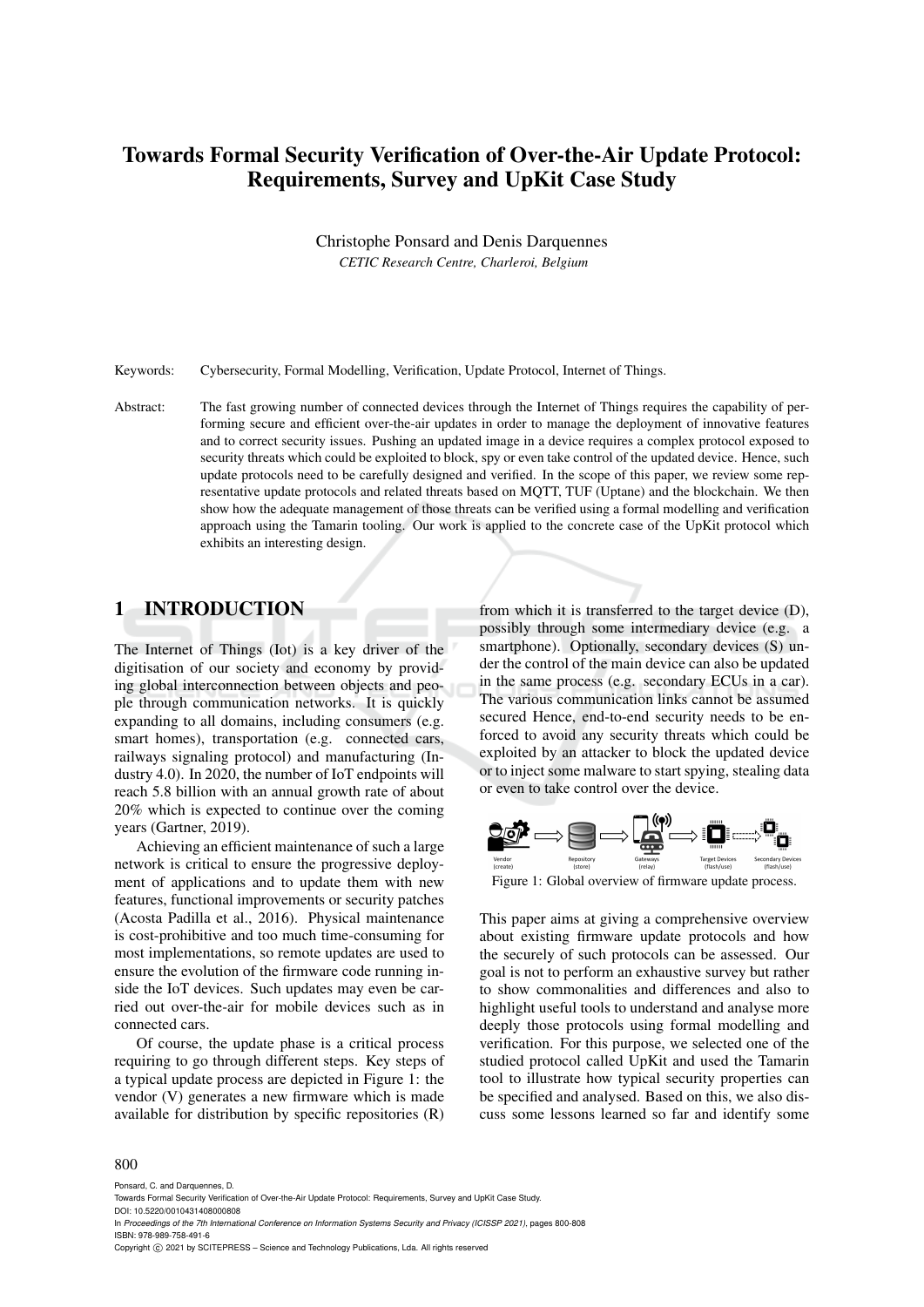research directions to deepen our work and the work of others in this field.

The paper is structured as follows. First, Section 2 reminds about the main security requirements for performing firmware updates and reports about some known attacks targeting those requirements. Section 3 then reviews how some representative implementations cope with those requirements and attacks by providing informal justification. Section 4 shows how formal modelling and verification can provide deeper confidence on the correctness of an update protocol based on the Tamarin tool. Section 5 discusses some lessons learned so far about designing and verifying such protocols. Finally, Section 6 concludes and presents our future work.

# 2 KEY SECURITY REQUIREMENTS AND RELATED ATTACKS

Firmware is a very sensitive information to protect. The key requirements are that:

- *Only Genuine Firmware may be Installed on Managed Devices*. This requirement relates to integrity of the image and authentication of the source, both can be achieved using digital signatures.
- *The Process Must be Transactional*: either succeed with new version of keep old version but not result in a bricked state of the updated device.
- *Devices can Only Upgrade and Generally to the Last Version*. Downgrading can result in lost of compatibility and also exposes to vulnerabilities corrected in a more recent version.
- *Devices Need to Updated in Some Defined Time Frame*. It means the system must be available and the freshness of the requests must be guaranteed.
- *A Proof of Update May be Required*, e.g. to make sure all managed devices have been correctly updated.
- *In Case of Dependencies among Subsystems, All Subsystems Must be Updated Consistently*, hence the need for a protocol involving primary/secondary devices. This is a consistency property.
- *The Firmware Itself Shall not be Analysable by Third Parties*. This is a confidentiality security property and requires to secure communications with encryption techniques.

An attacker targeting a firmware update system might aim at trying to:

- *Read the Firmware*, in order to extract some information from it. This may be designed secret but also possibly as a preparation phase for a more elaborated attack, e.g. to install a malware in the IoT device.
- *Block Updates*, preventing the deployment of new functions and keeping the infrastructure vulnerable.
- *Block the System*, making the system unavailable through some form of corrupted updates.
- *Take Control of the System*, through the installation of its own code, possibly to issue malicious/harmful commands, to steal information or to progress in the achievement of a larger attack.

Based on the above requirements and attacker goals, a number of attacks on update systems are already known:

- *Arbitrary Software Installation*. An attacker is able to install its own image in response to download request without being detected.
- *Indefinite Freeze Attacks*. The attacker replaces updates by current version preventing all update.
- *Rollback Attacks*: the attacker is able to install an old version that may contain vulnerabilities.
- *Fast-forward Attacks*. The attacker increases the version number and makes it difficult to recover a legitimate versions appearing as rollbacks.
- *Distributed Denial of Service Attack*. The attacker is flooding an update server with requests so it will crash or won't be able to serve legitimate requests.
- *Endless Data Attacks*. The attacker responds to a file download request with an endless stream of data, possibly causing failures if the case is not well managed.
- *Slow Retrieval Attacks*. An attacker responds to clients with a very slow stream of data preventing update process to complete.
- *Mix-and-Match Attacks*. An attacker presents clients with inconsistent bundles resulting in update failures or other complications.
- *Wrong Software Installation*. An attacker provides a client with a trusted file that is just not the one the client wanted.
- *Vulnerability to Key Compromises*. An attacker can take control of private keys, especially in system relying on a single key.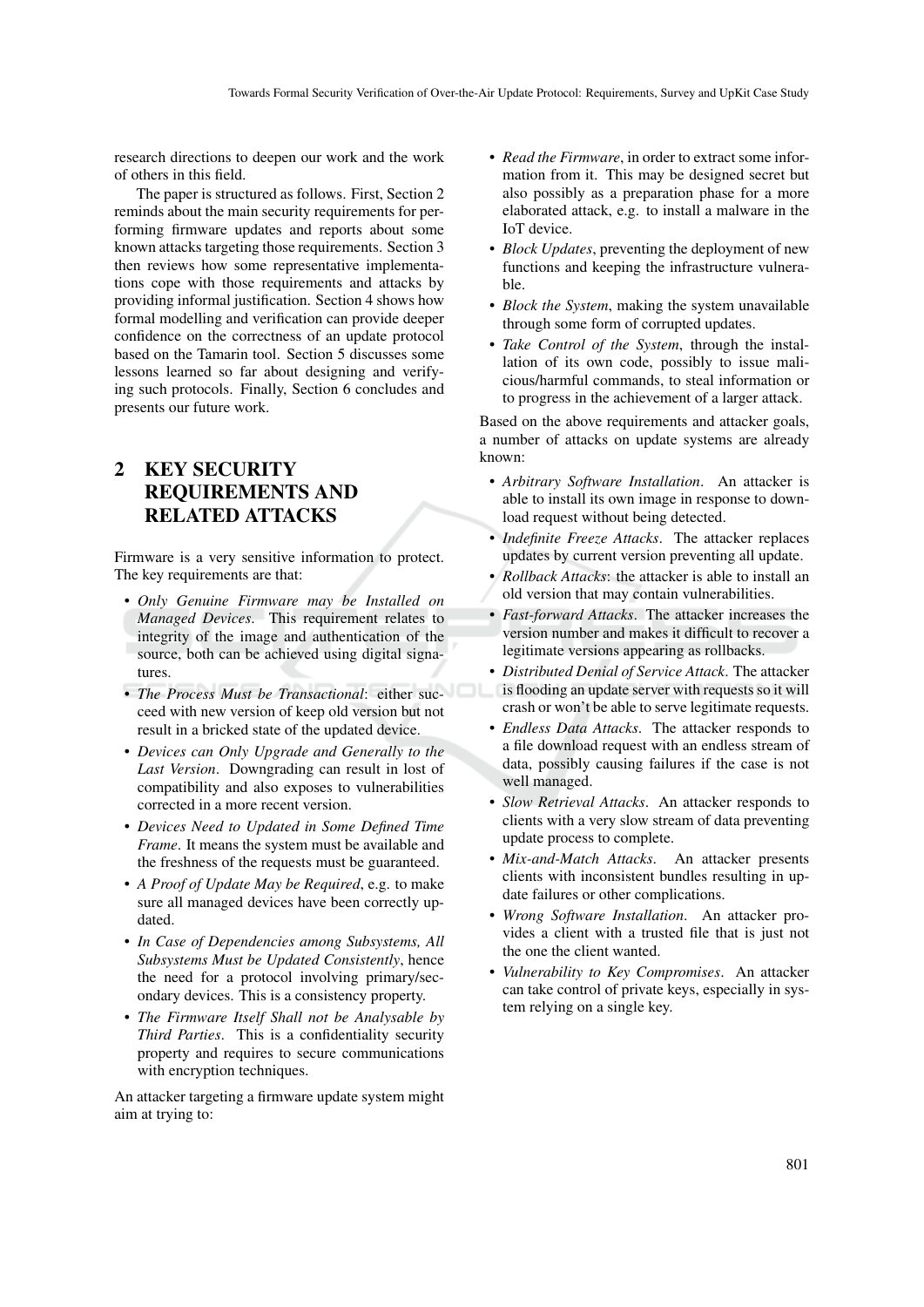

Figure 3: TUF+Uptane Architecture (Asokan et al., 2018).

# 3 SURVEY OF FIRMWARE UPDATE PROTOCOLS

This section reviews and compares different update protocols. The aim is not to be exhaustive but more representative of existing solutions in order to be able to discuss them. A more systematic survey is proposed by (Mtetwa et al., 2019).

#### 3.1 MQTT-based Design

Message Queuing Telemetry Transport (MQTT) is a lightweight, publish-subscribe network protocol to transport messages between devices. It is an open OASIS and ISO standard (ISO/IEC 20922) (OASIS, 2019) and is designed to fit IoT needs with devices with small code footprint and/or limited bandwidth. Various firmware update implementations rely on this protocol and some of its features such as the publish/ subscribe protocol. As part of the FreeRTOS Realtime operating system for microcontrollers, an overthe-air (OTA) client library is available to manage the notification of a newly available update, download the update, and perform cryptographic verification of the firmware update using MQTT, with also the ability to manage secondary devices (AWS, 2020).



Figure 2: MQTT-based design.

An MQTT-based update protocol is also specified in details in (Lo and Hsu, 2019) and depicted in Figure 2. The first and second steps rely on MQTT to

mutually authenticate a firmware patch server and a firmware broker server, to establish the session key between them and to transfer a new firmware. Its integrity and source are then verified. The third and fourth phases also utilize MQTT to mutually authenticate the broker server and the gateway and then publish the new firmware to the gateway. Again, the firmware integrity and source are verified. The final fifth phase mutually authenticates the gateway and the IoT device before dispatching the new version of firmware to the corresponding IoT device where is is installed.

#### 3.2 TUF/Uptane Automotive Design

The Update Framework (TUF) is a flexible framework to secure new and existing software update systems. It was designed in 2010 to meet the needs of a wide variety of software update systems, to easily integrate with existing software update systems (Samuel et al., 2010). It is characterised by a high resilience against compromised keys and other attacks that can spread malware in a repository or inside an device. It is based on the definition of separate roles which sign specific aspects of the metadata with their own keys. In addition, TUF requires a threshold number of signatures, supports for explicit and implicit revocation of keys, and can mandate the offline management of vulnerable keys.

Uptane is a variant of TUF which better fits the needs of consistently updating the several Engine Control Unit (ECUs) found in cars (Kuppusamy et al., 2018). It is organised in two levels: more powerful primary ECUs are managing simpler secondary ECUs. The main addition is the introduction of a director repository to manage the update process and two levels of verification (full or partial). It is resilient to the best efforts of nation state attackers and has become the de facto standard in automotive. It is also considered for adaptation in other domains, e.g. railways (Galibus, 2019).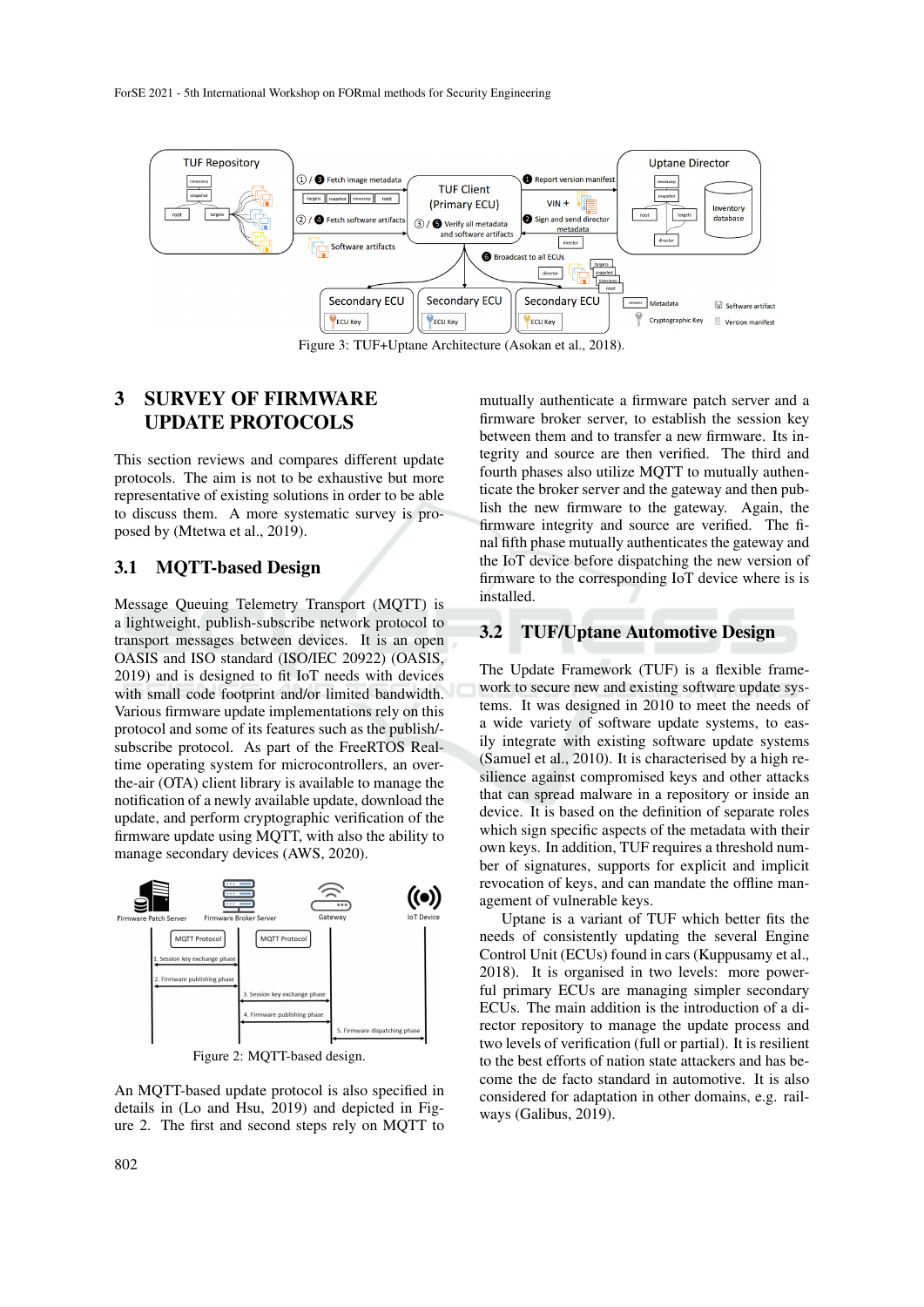

Figure 4: UpKit Update Architecture (Langiu et al., 2019).

Figure 3 shows the sequence of events in Uptane. (1) the primary ECU reports a vehicle version manifest (i.e. its signed software configuration) to the remote director repository, along with the Vehicle Identification Number (VIN). (2) The director repository determines the correct, up-to-date software configuration for all ECUs of the target vehicle and signs director metadata describing all software artifacts each ECU must install. (3-5) The primary ECU retrieves and verifies all metadata and software artifacts on behalf of secondary ECUs and (5) distributes them over the vehicle's local-area network along with the metadata. Secondary ECU may only perform a partial verification of the director signature if not powerful enough to perform a full verification.

#### 3.3 Lightweight UpKit Design

UpKit is a portable and lightweight software update framework for constrained IoT devices (Langiu et al., 2019). It proposes a refined update architecture independent of the firmware distribution channels. It covers all phases of the update process of Figure 1. It is able to guarantee update freshness thanks to a double-signature process and can reject invalid software at an early stage to avoid an unnecessary reboot which could impact availability.

The full process is detailed in Figure 4. It starts with a classical generation phase where  $(1-2)$  the image is transferred to the image repository together with a manifest allowing its verification. In the propagation phase, (3) the new version is advertised for availability and (4-6) target devices send back a request token which is used in (7) to generate a request specific firmware image (possibly differential for reducing footprint and processing needs) together with the addition of a second signature from the repository server. (8) The image and manifest can then be transferred to the device possibly through intermediary devices such as a smartphone. In the IoT device, an update module is running in front of the bootloader and (9) performs an early check of the double manifest signatures. Only in case of success (10), the image is transferred (11-13) to go in the loading phase. In (16-

17), a final verification occurs just before (18) switching versions otherwise the current image is kept.

#### 3.4 Blockchain-based Design

In contrast with the previous architectures based on the client-server model, a blockchain architecture is proposed in (Lee and Lee, 2017). Blockchain is an open, distributed ledger that can record transactions between two parties efficiently and in a verifiable and permanent way (Iansiti and Lakhani, 2017). It is thus interesting both for its ability to ensure integrity but also for its distributed nature resulting in a high resilience compared to client-server architecture where the server is a single point of failure that can undergo Distributed Denials of Service (DDoS) attacks.

Figure 5 shows the blockchain-based firmware update. The manifest is distributed through the blockchain network and contains a unique hash value of the firmware image. Images are stored in a distributed file system with hash values of firmware images being stored in the blockchain. To cope with the limited computational of IoT devices, all verifications are performed by blockchain nodes. Specific blockchain nodes are configured to manage the registration, i.e. to upload the manifest and firmware image) and the retrieval, i.e. to handle IoT devices requests for manifest and firmware images.



Figure 5: Blockchain-based firmware update platform (Lee and Lee, 2017).

The Update process is as follows:

- 1. author registration of a new firmware to a registration node.
- 2. registration check: the author is registered if not yet and the manifest is checked against the author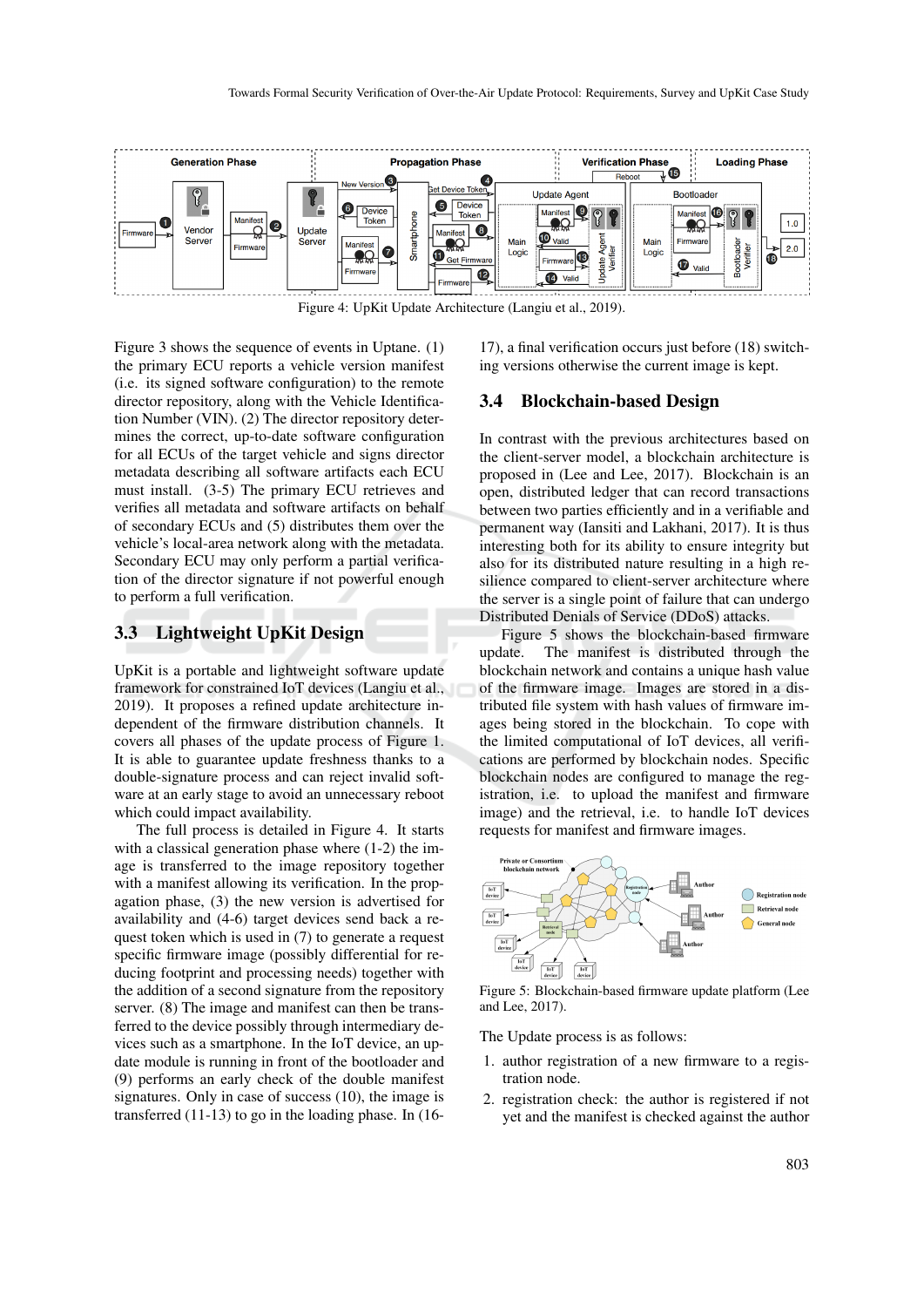| Design            | Comm.   | Image       | Image             | Image        | Secondary       | Other remarks      |
|-------------------|---------|-------------|-------------------|--------------|-----------------|--------------------|
|                   |         | Integrity   | Freshness         | Availability | Update          |                    |
| MQTT-             | MOTT    | Signature   | Publish/          | Server       | for<br>Yes      |                    |
| based             |         |             | subscribe         |              | <b>OpenRTOS</b> |                    |
| TUF               | Generic | Multiple    | Timeserver        | Server       | <b>Yes</b>      | Multiple roles     |
| Uptane            |         | signatures  |                   |              |                 | Partial Verif.     |
| UpKit             | Generic | Double sig- | Double sig-       | Server       | No              | Early check        |
|                   |         | nature      | nature            |              |                 |                    |
| <b>Blockchain</b> | Generic | Hash<br>in  | <b>Blockchain</b> | Distributed  | N <sub>0</sub>  | Blockchain         |
|                   |         | blockchain  |                   |              |                 | processing (trust) |

Table 1: Comparison summary.

public key.

- 3. manifest stored in the blockchain which cannot be deleted nor tampered.
- 4. firmware image stored on distributed file system with control hashed kept in the blockchain.
- 5. IoT devices perform periodic check for updates and blockchain provides last version information which can trigger an update process.
- 6. manifest downloaded to the IoT device (assuming secured channel).
- 7. image downloaded to the device from the P2P file system and checked using the author public key.

Key advantages over client-server architecture are that the repository cannot be tampered, that update will stay available even if the vendor disappears and that it can also cope with DDoS attack. It also moves computation tasks to the blockchain provided a trust assumption can be made.

#### 3.5 Comparison Summary

Table 1 summarises the main security characteristics of the presented update protocols. Note that confidentiality is not covered here although firmware analysis could help gaining knowledge about vulnerabilities, the most important requirements are integrity and availability. With respect to integrity MQTT provides simple signatures while Uptane/UpKit supports more elaborated signatures schemes. Blockchain is also very good to ensure image integrity, especially avoiding the tampering of the repository itself. A weak point of Uptane is the time server based design which is addressed by UpKit using a delivery protocol on an instance basis. The blockchain design can provide trusted timestamping services at the required precision although the precise timekeeping on distributed system is known to be a harsh problem (Hong, 2020). Image availability is also more reliable on a blockchain design given the distributed nature compared to the traditional server-based design of the other solutions.

The rest of this paper will focus on UpKit protocol as simple and lightweight protocol to illustrate how to carry out a verification activity against some of the identified security requirements.

# 4 FORMAL MODEL AND PARTIAL VERIFICATION OF THE UpKit PROTOCOL

A striking fact is that some industrial protocols like TUF and Uptane claim to be able to cope with attacks at nation state level but the available papers only provide informal arguments about how the protocol design is achieving such resistance (Kuppusamy et al., 2018). When deploying security critical protocols to manage large network of devices, it is interesting to produce more rigorous analysis and evidence that the protocol is able to ensure security requirements and resists known attack patterns described in Section 2. Some generic formal tools have been applied to formal security verification, e.g. Alloy (Grisham et al., ). However, analysing security requires to reason about knowledge, to model specific cryptographic primitives (e.g. hashing, signing, PKI infrastructure) and to capture the attacker behaviours (e.g. Dolev-Yao adversary model (Dolev and Yao, 1983)). In the scope of this work, we selected the Tamarin tool (Basin et al., 2017) which has proven its ability to analyse complex protocol and to manage the tracking of design changes. It was also already used to model IoT protocols (Kim et al., 2017). Unbounded verification tools such as ProVerif (Blanchet et al., 2005) are also reported to be efficient, but without guarantee of termination in the case of complex protocol.

This section first introduces the general infrastructure and the attacker capabilities before performing partial verification on the generation and propagation phases of the UpKit protocol presented in Section 3.3. Various Tamarin constructs are also introduced.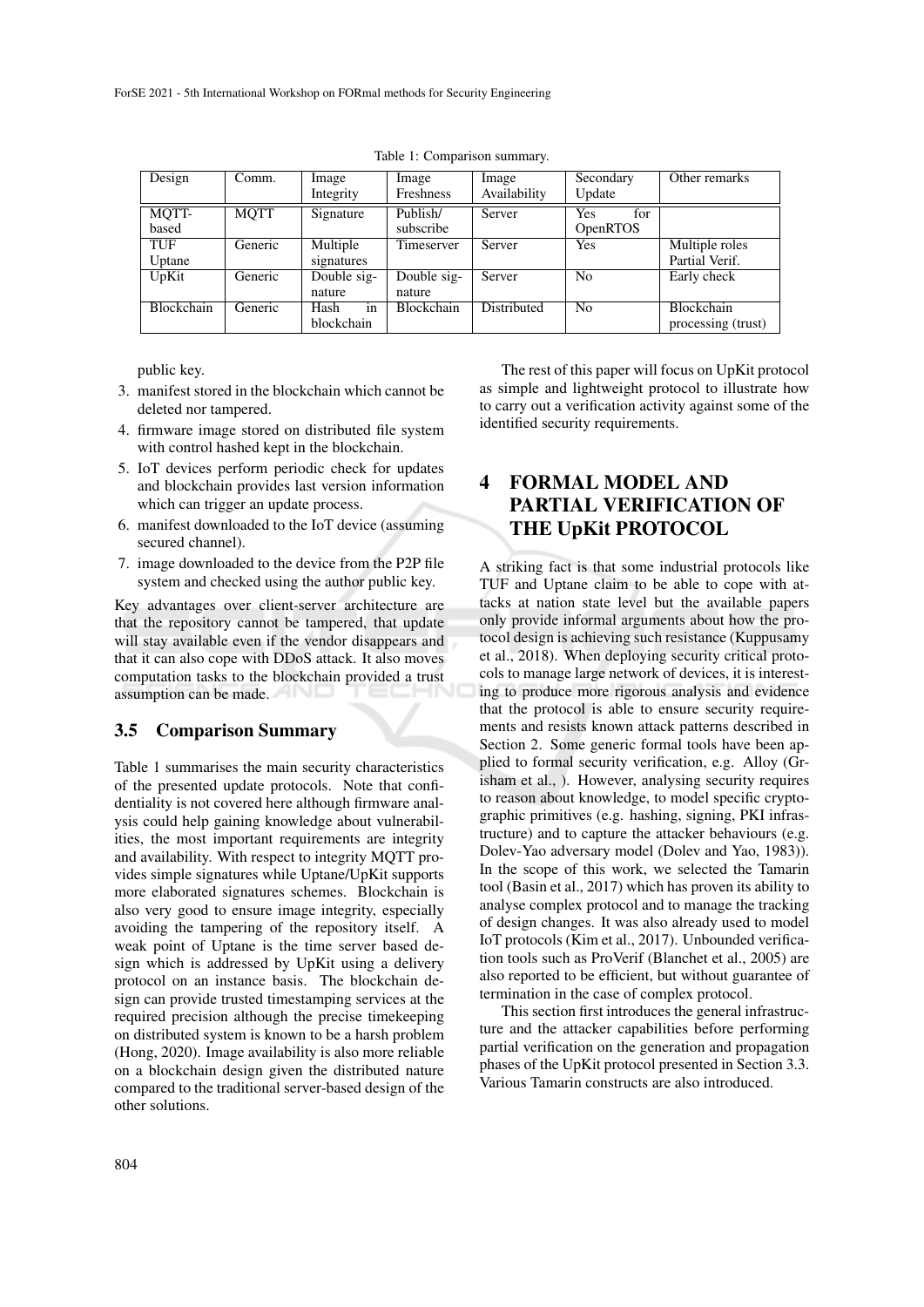### 4.1 Infrastructure Modelling

Listing 1 details how distribution actors can declare a pair of public/private keys and a device can be attributed an ID. Generic Tamarin rules are used for this and take the form  $\lceil$  precondition  $\rceil$  -- $\lceil$  action ]-> [postcondition]. A fresh fact is used to generate new values, e.g. a fresh key Fr (~1tkA), which can be associated with specific public variables (\$A) using a specific fact to record that knowledge, e.g. !Ltk(\$A,˜ltka). A public Out channel is available to send information and make it known by everybody, including attackers, e.g.  $Out(pk("ltkA))$  is distributing the public key. In addition, the  $Reveal_l$ rule shows how to model the fact and attacker might compromise a private key.

Listing 1: Modelling: PKI and devices identification.

```
/ / P u b l i c k e y i n f r a s t r u c t u r e
rule Register<sub>-P</sub>k:
[ F r (∼lt k A ) ] / / f r e s h p r i v a t e k e y
 −−>
[ ! Ltk ($A, ~ltkA)
/ / p r i v a t e k e y known by owner
, ! Pk ($A, pk (∼ltkA))
/ / c o r r e s p o n d i n g p u b l i c k e y
, Out ( pk (∼lt k A ) ) ] / / p u b l i c k e y i s p u b l i c
rule Register_device:
[ F r (∼i d ) ] / / g e n e r a t e d e v i c e ID
−−>
[ ! I d ( $D ,∼i d ) / / ID known by d e v i c e
, Out (∼i d ) ] / / ID p u b l i c
/ / Compromising an a g e nt ' s p r i v a t e k e y
rule Reveal_ltk:
[ ! Ltk (A, 1tk A) ] // key in question
−−[ Reveal (A) ]->
// reveal action (for use in lemma)
[ Out(lt k A) ] // private key divulgated
```
#### 4.2 Generation Phase

Listing 2 shows the generation phase which is based on two rules respectively modelling the emission by the vendor  $V_{\text{-1-send\_img}}$  and reception by the repository Repo<sub>-1-recv-imq</sub> of an image together with its manifest (simply the signature here). Specific predicates capture the send and receive actions as well as the signature verification. Signature primitives are directly available through the signing builtin package. Two proof lemmas are used: the repo update possible simply checks that the model can produce traces for transferring an image while the vendor\_authentication lemma captures the security requirement that the repository can only

record a correctly verified image unless the private key has been compromised (cf. attacker capabilities). In order to perform the verification, traces are restricted only to those verifying the signature. Tamarin autoprovers manage to prove both lemmas almost instantly.

Listing 2: Verification of the generation phase.

```
/ / Vendor V s e n d s fi r mw a r e t o r e p o s e r v e r
rule V_{-}1 send img:
let img = \langle V, \sim f_{w} \ranglei n
\lceil Fr (∼fw)
, ! Ltk (V, 1tk V)
, ! Pk (R, pkR) ]
−−[ SendToRepo (V, img ) ]−>
[ Out(<img, sign (img, 1tkV)>)]
/ / Update r e p o s e r v e r r e c e i v i n g fi r mw a r e
rule Repo<sub>-1-recv-img</sub>:
let img=<V, fw> in[ ! Pk(V, pkV), ! Ltk (R, 1tkR)
, In(<\text{img }, sig >), Fr (∼new Version) ]
−−[ Recv InRepo (R , img )
, Eq ( verify (sig, img, pkV), true)
, Authentic (V, img), Honest (R), Honest (V), RepoNewImage (R , img ) ]−>
[ ! Repo (R, fw, V, sig),
  Out (~new Version) ]
restriction Equality:
" All x \, y \, \#i. Eq(x, y) @i \implies x = y"
lemma repo_update_possible :
/ / c h e c ki n g model n ot v oi d
exists -trace"Ex S R img #i #j. SendToRepo (S, img) @i
                   & RecvInRepo (R, \text{img}) @j"
lemma vendor_authentication: // security property
" All b m \#i. Authentic (b,m) @i
\implies (Ex #j. SendToRepo (b,m) @j & j<i)
| (Ex B # r. Reveal (B) @ r & Honest (B) @ i & r < i)"
end
```
#### 4.3 Propagation Phase

The propagation phase is described in Listing 3. After advertising a new image is available, the manifest is enriched with a second signature corresponding to match a specific request from the device to enforce freshness. The model is quite similar to the previous generation phase except the exchange is initiated by the repository. Again two lemmas are used: device check possible checks about the feasibility of the exchange to detect flaws in the model and double signature ok checks the second signature,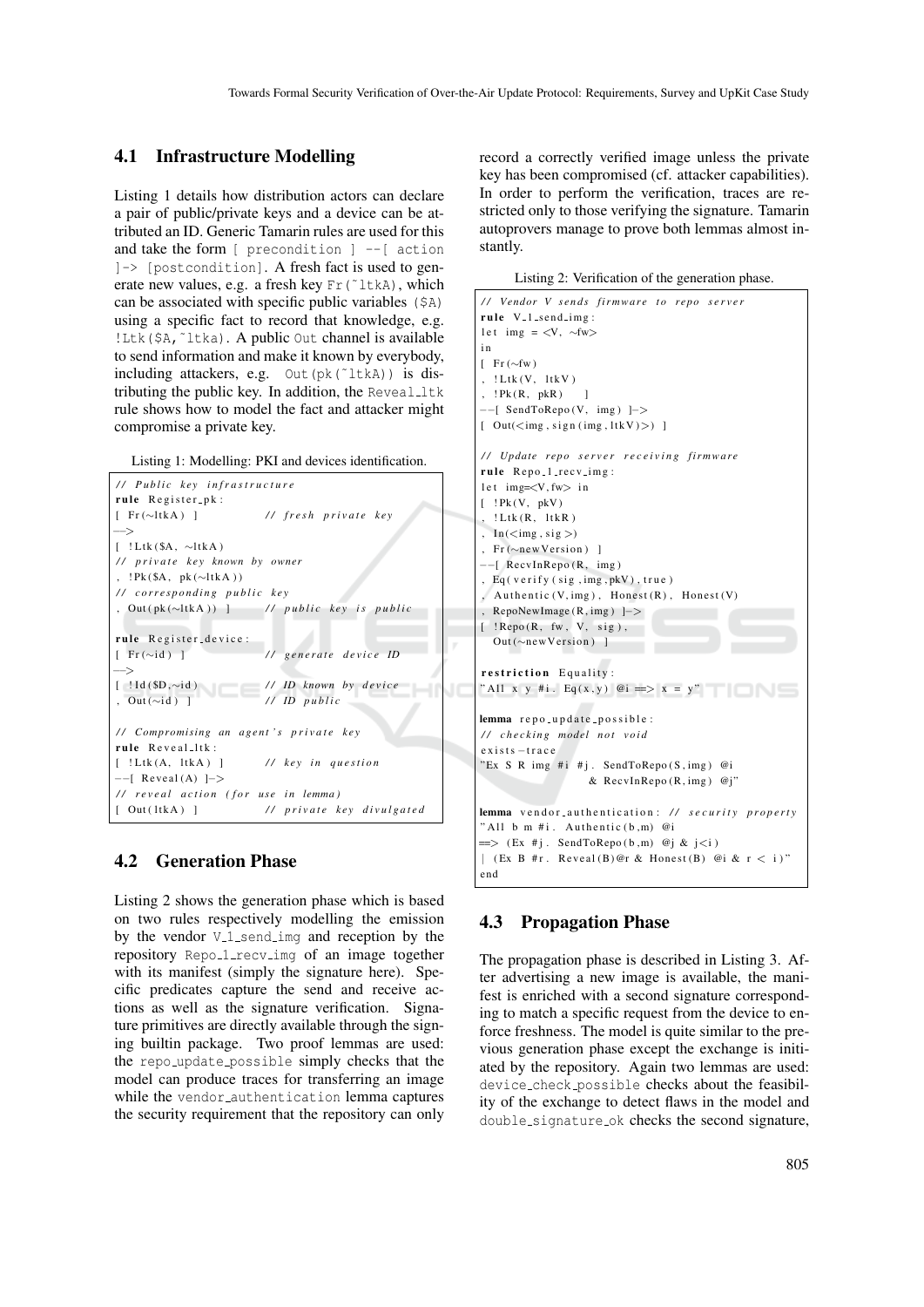again provided the attacker has not compromised the repository private key. Note the model is simplified as the intermediary smartphone is not modelled and the first signature is not checked given the image was not yet requested. Again Tamarin autoprovers manage to check the solution almost instantaneously.

Listing 3: Verification of the generation phase.

| rule D <sub>-3-Token:</sub>                                           |  |  |  |  |  |
|-----------------------------------------------------------------------|--|--|--|--|--|
| [ In (new Version),                                                   |  |  |  |  |  |
| $! \text{Id}$ (D, id),                                                |  |  |  |  |  |
| $Fr(\sim r e q)$ ]                                                    |  |  |  |  |  |
| $--$ [DeviceRequest(D, $\sim$ req) ]->                                |  |  |  |  |  |
| [ $! \text{Token}(D, \sim \text{req})$                                |  |  |  |  |  |
| , Out $(\sim$ req) ]                                                  |  |  |  |  |  |
|                                                                       |  |  |  |  |  |
| rule R <sub>-7</sub> -Update:                                         |  |  |  |  |  |
| $[$ In (req),                                                         |  |  |  |  |  |
| $!$ Repo $(R, fw, V, sig)$ ,                                          |  |  |  |  |  |
| $!$ Ltk $(R, 1$ tk $R)$ ]                                             |  |  |  |  |  |
|                                                                       |  |  |  |  |  |
| [ $Out(<$ sig, $sign(<$ sig, $req$ ), $ltkR$ $)$ ) ]                  |  |  |  |  |  |
|                                                                       |  |  |  |  |  |
| rule D <sub>-9-manifest:</sub>                                        |  |  |  |  |  |
| $[$ In( $<$ sig, sig2 >),                                             |  |  |  |  |  |
| $! \textsf{Token}(D, \textsf{tok})$ ,                                 |  |  |  |  |  |
| PR(R, pkR)                                                            |  |  |  |  |  |
| $--[$ Eq(verify(sig2, $\lt$ sig, tok $>$ , pkR), true),               |  |  |  |  |  |
| ManifestOK(D, sig) $\rightarrow$                                      |  |  |  |  |  |
| $[$ ! Checked $(D, sig)$ ]                                            |  |  |  |  |  |
|                                                                       |  |  |  |  |  |
| restriction Equality:                                                 |  |  |  |  |  |
| "All x y #i. Eq(x,y) @i => x =                                        |  |  |  |  |  |
|                                                                       |  |  |  |  |  |
| lemma device_check_possible:                                          |  |  |  |  |  |
| $exists -trace$                                                       |  |  |  |  |  |
|                                                                       |  |  |  |  |  |
| "Ex R D sig #i #j. RepoNewImage $(R, sig)$ @i                         |  |  |  |  |  |
| & ManifestOK(D, sig) @j"                                              |  |  |  |  |  |
| lemma double_signature_ok:                                            |  |  |  |  |  |
| "All D sig #i. ManifestOK(D, sig) @i                                  |  |  |  |  |  |
| $\implies$ (Ex R #j. RepoNewImage(R, sig) @j & (j <i))< td=""></i))<> |  |  |  |  |  |
|                                                                       |  |  |  |  |  |
| $(Ex B #r. Reveal(B)@r & (r < i))$ "                                  |  |  |  |  |  |

# 5 DISCUSSION OVER RELATED WORK

The comparison of our work with a systematic survey (Mtetwa et al., 2019) reveals that we cover two key categories of designs: server-based and block-chained based. The survey identified 5 blockchain solutions while we identified only 2 of them but we could capture all the important features of such solution. Over the air update to vehicles is largely present in the survey and in our work, although the authors seems to have missed TUF, Uptane and UpKit. On the technological side, we also detailed a MQTT-based solution

which is is more at implementation level but used in frameworks such as OpenRTOS from Amazon.

Modelling using a formal language and tool as always a noticeable learning curve. In our case, the Tamarin tooling is quite easy to install and benefits from a nice web interface. Many reference documents are available: manual, tutorial and an important model repository together with explanatory papers (Tamarin Team, 2016). However, getting into the notations with the correct state of mind requires some effort. Developing a model is a progressive endeavor relying of different progressive milestones where intermediary checks can be introduced. In our case, the division into different logical phases was a natural decomposition of the problem. During the work, we also identified a number of modelling patterns, e.g. to deal keys, identifiers, signatures, specific agents which can be quite systematically reused to accelerate the modelling and verification of the remaining steps.

So far, the process mainly helped to clarify the specification and to precisely define what is required as information in the various requests. The model is still partial but can easily be extended to cover the full update cycle. The knowledge gained can also be applied to more complex processes than UpKit, for example Uptane to cope with the split of responsibilities across different roles with specific keys and more complex configuration including secondary updates. Modelling the timeserver seems also possible using the time ordering operators. Some attacks at technical level seem however beyond the reach of formal validation tools such as the direct control of the communication stream unless this is explicitly prohibited through the use of secured channels.

Tamarin has been widely used for verifying security protocols. Related to IoT, it has been applied to the formal analysis of the Sigfox, LoRa and MQTT protocols (Kim et al., 2017). Those authors show that the majority of IoT protocols are vulnerable to cryptographic DoS attacks and propose a protection based on a server puzzle. In this work, we did not model such attacks at this point but identified blockchain design providing a more intrinsic protection to such attacks due to the absence of single pointer of failure at server repositories. However, we did not investigate possible performance or scalability issues related to this technology.

Another formal verification approach is to consider statistical model checking where attack success has some probability. A simulation-based approach is used to reason about precise properties specified in a stochastic temporal logic (Legay et al., 2019). However, these techniques are currently used to perform a more abstract form of security analysis based on at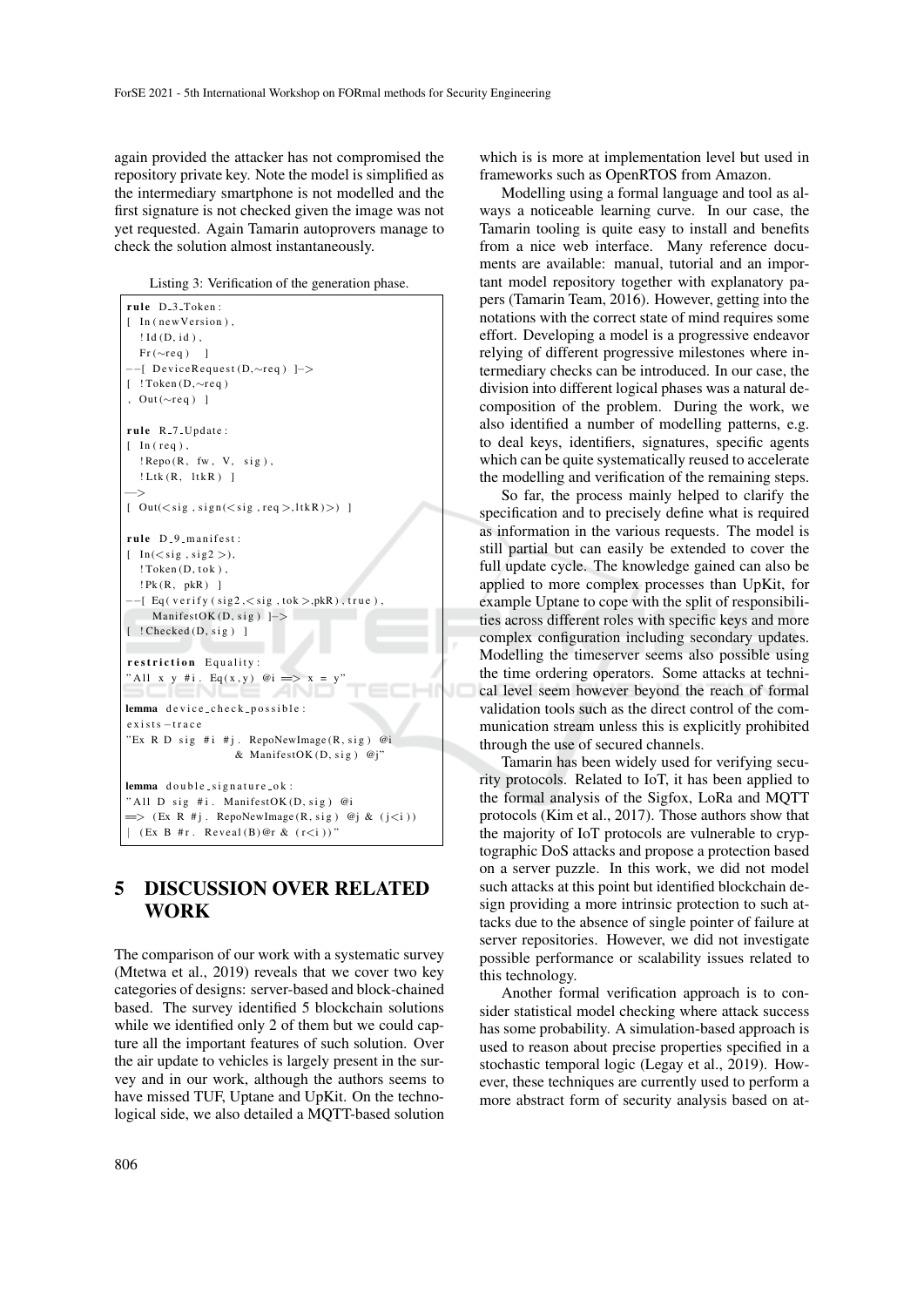tack and defense trees. This results in quantitative analysis techniques using tools such as Uppaal (Kumar and Stoelinga, 2017) or PRISM (Aslanyan et al., 2016). In our work, we identified threats and countermeasures but did not organise them in a systematic attack-defense tree. This could be another complementary approach to analyse the system security.

# 6 CONCLUSION AND NEXT STEPS

In this work, we reviewed a representative sample of firmware update protocols and identified how they can cope with security requirements and related attacks. We highlighted the need of a more formal verification approach. We proposed a partial modelling of the UpKit protocol and could successfully verify key integrity and freshness properties. Although partial and anchored in a specific protocol, our results so far show several commonalities and the modelling and verification approach can be generalised to most protocols and security properties. The sketched approach can also be used to verify security properties on the MQTT or Uptane protocols. The distributed nature of the blockchain design requires specific techniques to get security assurance. They can however be captured by assumptions to carry out proofs on the interaction between the device and the blockchain.

In the next steps of our research, we plan to cover the lasts steps of the UpKit protocol and then to model the more complex Uptane protocol, including multiple roles with related keys, secondary ECUs and the use of a timeserver. We also plan to investigate more deeply the blockchain-based designs and to better structure security requirements, attacks and design countermeasures using an attack-defense tree.

### **REFERENCES**

- Acosta Padilla, F. J. et al. (2016). The Future of IoT Software Must be Updated. In *IAB Workshop on Internet of Things Software Update (IoTSU)*. Internet Architecture Board (IAB).
- Aslanyan, Z., Nielson, F., and Parker, D. (2016). Quantitative verification and synthesis of attack-defence scenarios. In *Proc. 29th IEEE Computer Security Foundations Symposium (CSF'16)*, pages 105–119. IEEE.
- Asokan, N. et al. (2018). Assured: Architecture for secure software update of realistic embedded devices. *IEEE Transactions on Computer-Aided Design of Integrated Circuits and Systems*, 37(11).
- AWS (2020). FreeRTOS User Guide. https://docs.aws. amazon.com/freertos/latest/userguide.
- Basin, D., Cremers, C., Dreier, J., and Sasse, R. (2017). Symbolically Analyzing Security Protocols Using Tamarin. *ACM SIGLOG News*, 4(4):19–30.
- Blanchet, B., Abadi, M., and Fournet, C. (2005). Automated verification of selected equivalences for security protocols. In *20th Annual IEEE Symposium on Logic in Computer Science (LICS' 05)*, pages 331– 340.
- Dolev, D. and Yao, A. (1983). On the security of public key protocols. *IEEE Transactions on Information Theory*, 29(2):198–208.
- Galibus, T. (2019). Securing software updates for trains. In *Critical Information Infrastructures Security - 14th International Conference, CRITIS 2019, Linkoping, ¨ Sweden, Sept. 23-25,*, volume 11777, pages 137–148. Springer.
- Gartner (2019). IoT endpoints 2020: the industries and use cases driving growth. https://www.i-scoop.eu/ internet-of-things-guide/iot-endpoints-2020.
- Grisham, P. S., Chen, C. L., Khurshid, S., and Perry, D. E. Validation of a security model with the alloy analyzer.
- Hong, D. (2020). On decentralized clocks: How time became the biggest security threat on blockchain systems. https://unifiedh.medium.com.
- Iansiti, M. and Lakhani, K. R. (2017). The Truth About Blockchain. Harvard Business Review https://hbr.org/ 2017/01/the-truth-about-blockchain.
- Kim, J. Y., Holz, R., Hu, W., and Jha, S. (2017). Automated analysis of secure internet of things protocols. In *Proc. of the 33rd Annual Computer Security Applications Conference*, ACSAC 2017, page 238–249.
- Kumar, R. and Stoelinga, M. (2017). Quantitative security and safety analysis with attack-fault trees. In *2017 IEEE 18th International Symposium on High Assurance Systems Engineering (HASE)*.
- Kuppusamy, T. K., DeLong, L. A., and Cappos, J. (2018). Uptane: Security and customizability of software updates for vehicles. *IEEE Vehicular Technology Magazine*, 13(1):66–73.
- Langiu, A., Boano, C. A., Schuß, M., and Römer, K. (2019). Upkit: An open-source, portable, and lightweight update framework for constrained iot devices. In *IEEE 39th Int. Conference on Distributed Computing Systems (ICDCS)*, pages 2101–2112.
- Lee, B. and Lee, J.-H. (2017). Blockchain-based secure firmware update for embedded devices in an internet of things environment. *J. Supercomput.*, 73(3):1152–1167.
- Legay, A. et al. (2019). *Statistical Model Checking*, pages 478–504. Springer International Publishing, Cham.
- Lo, N.-W. and Hsu, S.-H. (2019). A secure iot firmware update framework based on mqtt protocol. In *Proc. of 40th Anniversary Int. Conf. on Information Systems Architecture and Technology – ISAT 2019*, pages 187– 198.
- Mtetwa, N. S., Tarwireyi, P., Abu-Mahfouz, A. M., and Adigun, M. O. (2019). Secure firmware updates in the internet of things: A survey. In *International Multidisciplinary Information Technology and Engineering Conference (IMITEC)*, pages 1–7.